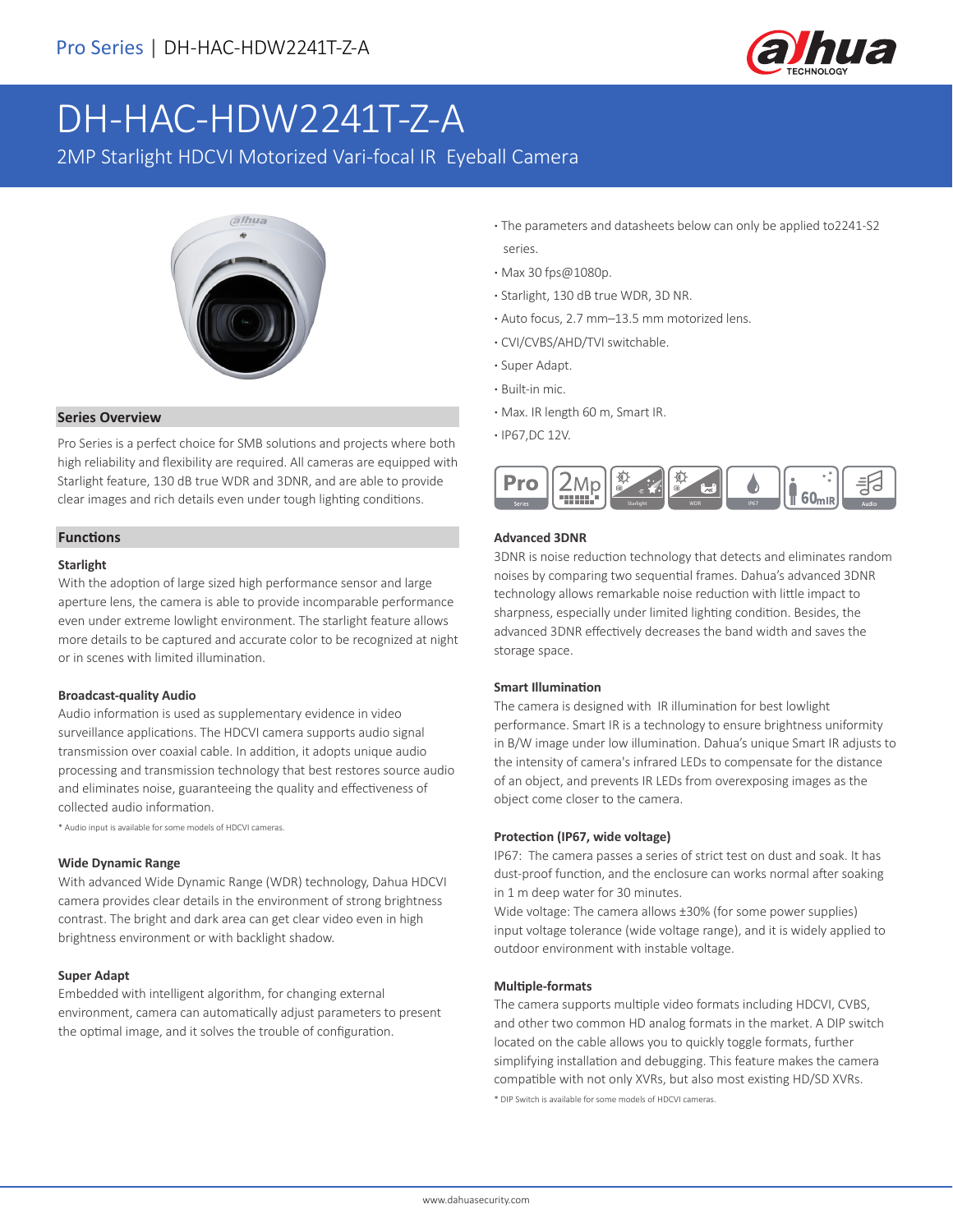# Pro Series | DH-HAC-HDW2241T-Z-A

| <b>Technical Specification</b>  |                                                                 | Gain Control                 | Auto; manual                                                                                                                      |
|---------------------------------|-----------------------------------------------------------------|------------------------------|-----------------------------------------------------------------------------------------------------------------------------------|
| Camera                          |                                                                 | Noise Reduction              | 3D NR                                                                                                                             |
| Image Sensor                    | 2MP CMOS                                                        | Smart IR                     | Yes                                                                                                                               |
| Max. Resolution                 | 1920 (H) × 1080 (V)                                             | Mirror                       | Yes                                                                                                                               |
| Pixel                           | 2MP                                                             | <b>Privacy Masking</b>       | Off/On (8 area, rectangle)                                                                                                        |
| <b>Scanning System</b>          | Progressive                                                     | Certifications               |                                                                                                                                   |
| <b>Electronic Shutter Speed</b> | PAL: 1/25 s-1/100,000 s<br>NTSC: 1/30 s-1/100,000 s             | Certifications               | CE (EN55032, EN55024, EN50130-4)<br>FCC (CFR 47 FCC Part 15 subpartB, ANSI C63.4-2014)<br>UL (UL60950-1+CAN/CSA C22.2 No.60950-1) |
| S/N Ratio                       | >65 dB                                                          | Port                         |                                                                                                                                   |
| Min. Illumination               | 0.001 Lux/F1.5, 30 IRE, 0 Lux IR on                             |                              |                                                                                                                                   |
| <b>Illumination Distance</b>    | 60 m (196.9 ft)                                                 | Video Output                 | Video output choices of CVI/TVI/AHD/CVBS by one BNC<br>port(DIP Switch)                                                           |
| Illuminator On/Off Control      | Auto                                                            | Audio Input                  | One channel built-in mic                                                                                                          |
| <b>Illuminator Number</b>       | 2 (IR light)                                                    | Power                        |                                                                                                                                   |
| Pan/Tilt/Rotation Range         | Pan: 0°-360°<br>Tilt: 0°-78°<br>Rotation: 0°-360°               | Power Supply                 | 12V ±30% DC                                                                                                                       |
|                                 |                                                                 | Power Consumption            | Max 6.4W (12V DC, IR on)                                                                                                          |
| Lens                            |                                                                 | Environment                  |                                                                                                                                   |
| Lens Type                       | Motorized Vari-focal                                            | <b>Operating Temperature</b> | -30 °C~+60 °C (-22 °F to 140 °F); < 95% (non-<br>condensation)                                                                    |
| <b>Auto Focus</b>               | Yes                                                             | Storage Temperature          | -30 °C~+60 °C (-22 °F to 140 °F); < 95% (non-                                                                                     |
| Mount Type                      | $\phi$ 14                                                       |                              | condensation)                                                                                                                     |
| Focal Length                    | 2.7 mm-13.5 mm                                                  | <b>Protection Grade</b>      | <b>IP67</b>                                                                                                                       |
| Max. Aperture                   | F1.5                                                            | Structure                    |                                                                                                                                   |
| Field of View                   | Diagonal: 131°~35°<br>Horizontal: 108°~30°<br>Vertical: 56°~17° | Casing                       | Metal throughout the whole casing                                                                                                 |
|                                 |                                                                 | <b>Camera Dimensions</b>     | $\phi$ 122 mm × 104.8 mm ( $\phi$ 4.80" × 4.13")                                                                                  |
| Iris Type                       | Fixed                                                           | Net Weight                   | 0.58 kg (1.3 lb)                                                                                                                  |
| Close Focus Distance            | $0.8$ m (2.6 ft)                                                | <b>Gross Weight</b>          | $0.74$ kg $(1.6$ lb)                                                                                                              |
|                                 | 2.7 mm: D: 44.1 m (144.7 ft); O: 17.6 m (57.7 ft); R: 8.8 m     |                              |                                                                                                                                   |

Video

DORI Distance

| Frame Rate    | CVI<br>PAL: 1080p@25fps;<br>NTSC: 1080p@30fps;<br>AHD:<br>PAL: 1080p@25fps;<br>NTSC: 1080p@30fps;<br>TVI:<br>PAL: 1080p@25fps;<br>NTSC: 1080p@30fps;<br>CVBS:<br>PAL: 960 × 576H;<br>NTSC: 960 × 480H; |
|---------------|--------------------------------------------------------------------------------------------------------------------------------------------------------------------------------------------------------|
| Resolution    | 1080P (1920 × 1080); 960H (960 × 576/960 × 480)                                                                                                                                                        |
| Day/Night     | Auto switch by ICR                                                                                                                                                                                     |
| <b>BLC</b>    | BLC/WDR/HLC                                                                                                                                                                                            |
| <b>WDR</b>    | 130 dB                                                                                                                                                                                                 |
| White Balance | Auto/Area WB                                                                                                                                                                                           |
|               |                                                                                                                                                                                                        |

(28.9 ft); I: 4.4 m (14.4 ft)

28.9 m (94.8 ft); I: 14.8 m (48.6 ft)

13.5 mm: D: 144.8 m (475.1 ft); O: 57.9 m (190 ft); R: